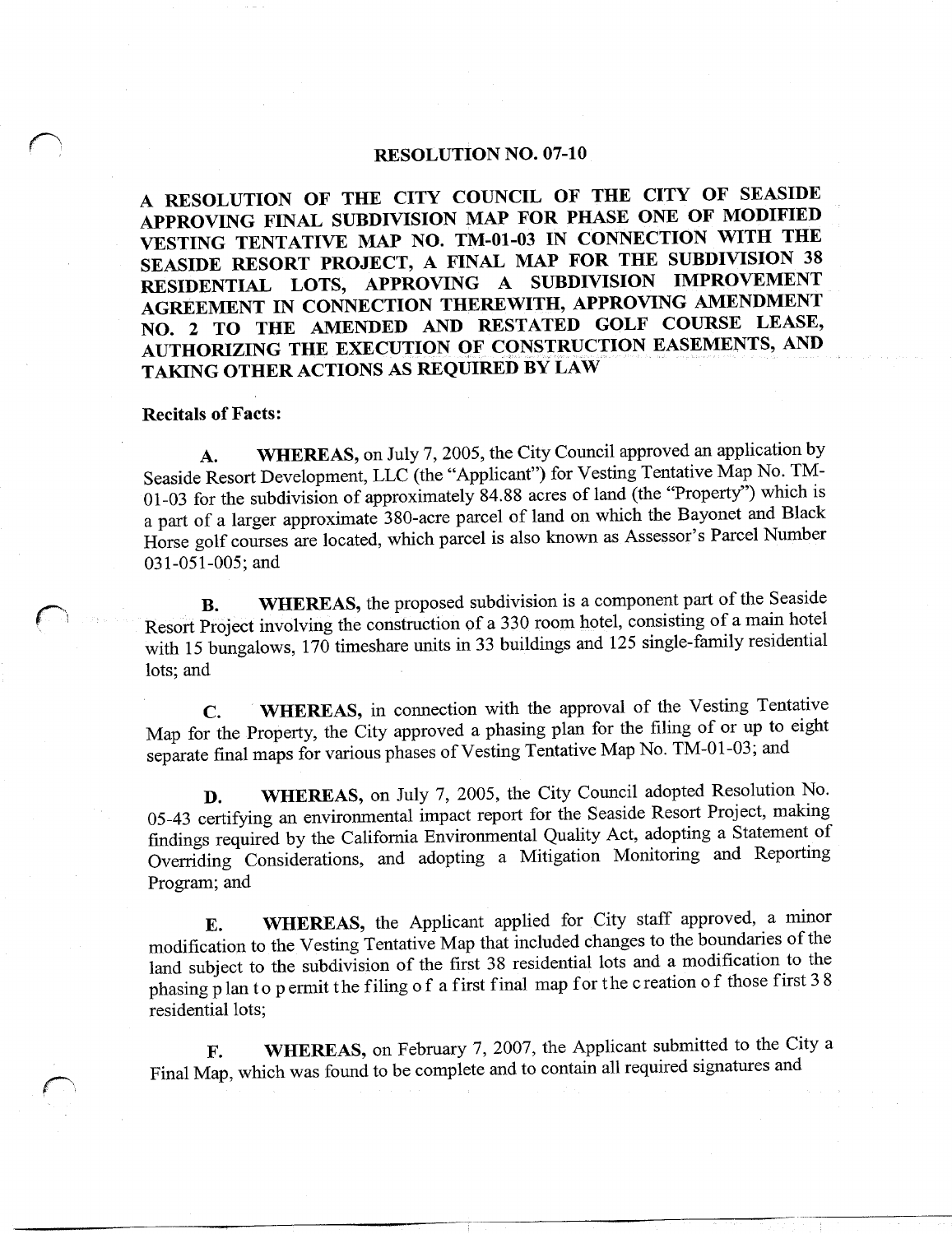Resolution No. 07-10 Page 2

ATTEST

16. The City Clerk shall certify to the adoption of this Resolution.

PASSED AND ADOPTED at a special joint City Council/Redevelopment Agency of the City of Seaside, State of California on the 15 day of March, 2007.

AYES COUNCIL MEMBERS: Alexander, Jordan Mancini, Rubio

NOES COUNCIL MEMBERS: None

ABSENT COUNCIL MEMBERS: None

ABSTAIN COUNCIL MEMBERS: None

 $\mathrm{vec}$ E. Newsome, City Clerk

APPROVED

Ralph Rubio, Mayor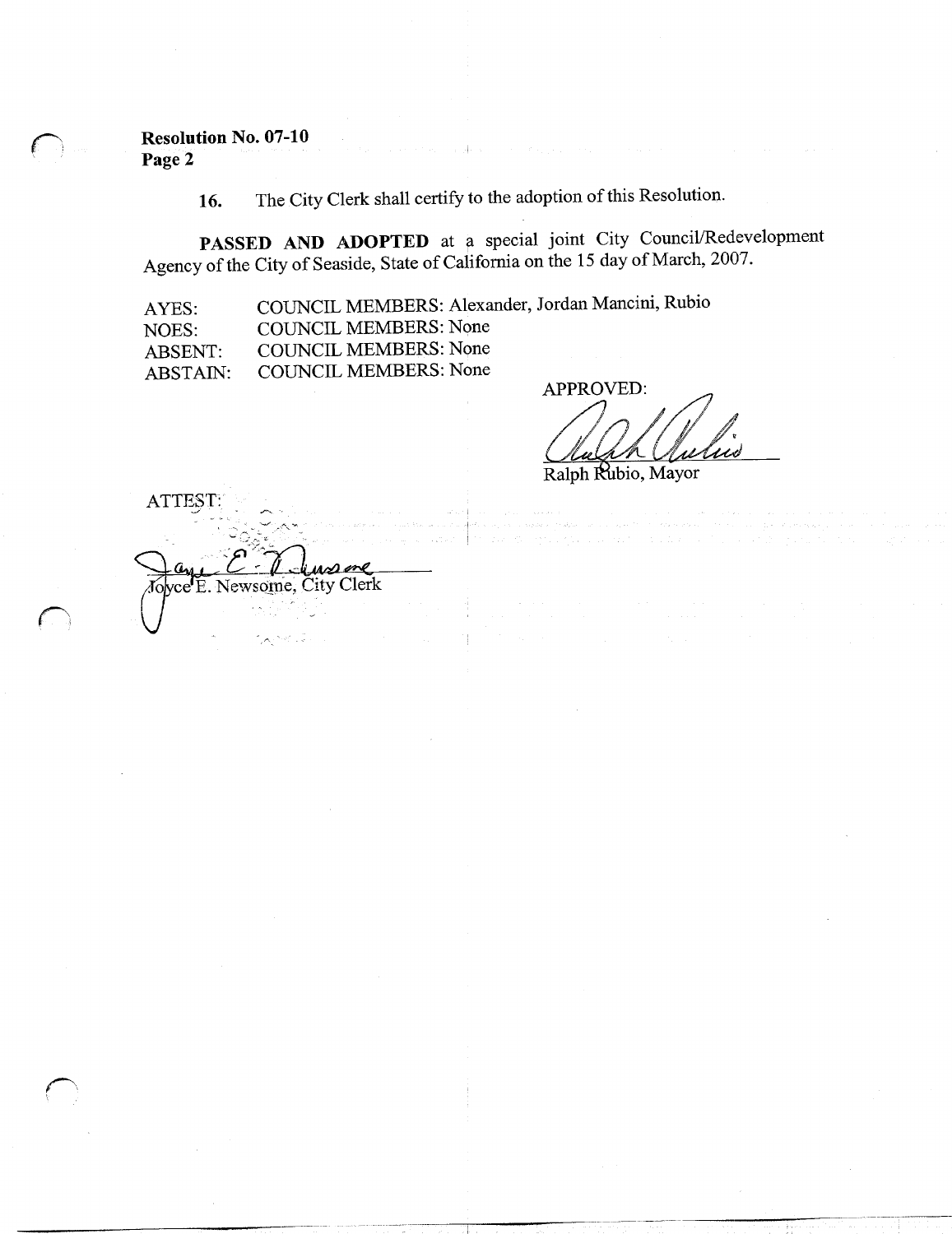### Exhibit to Resolution No. 07-\_\_

The following Exhibit is hereby incorporated by reference into Resolution 07-

EXHIBIT "A" Subdivision Improvement Agreement and CC&Rs<br>EXHIBIT "B" Amendment No. 2 to the Amended and Restated Amendment No. 2 to the Amended and Restated Golf Course Lease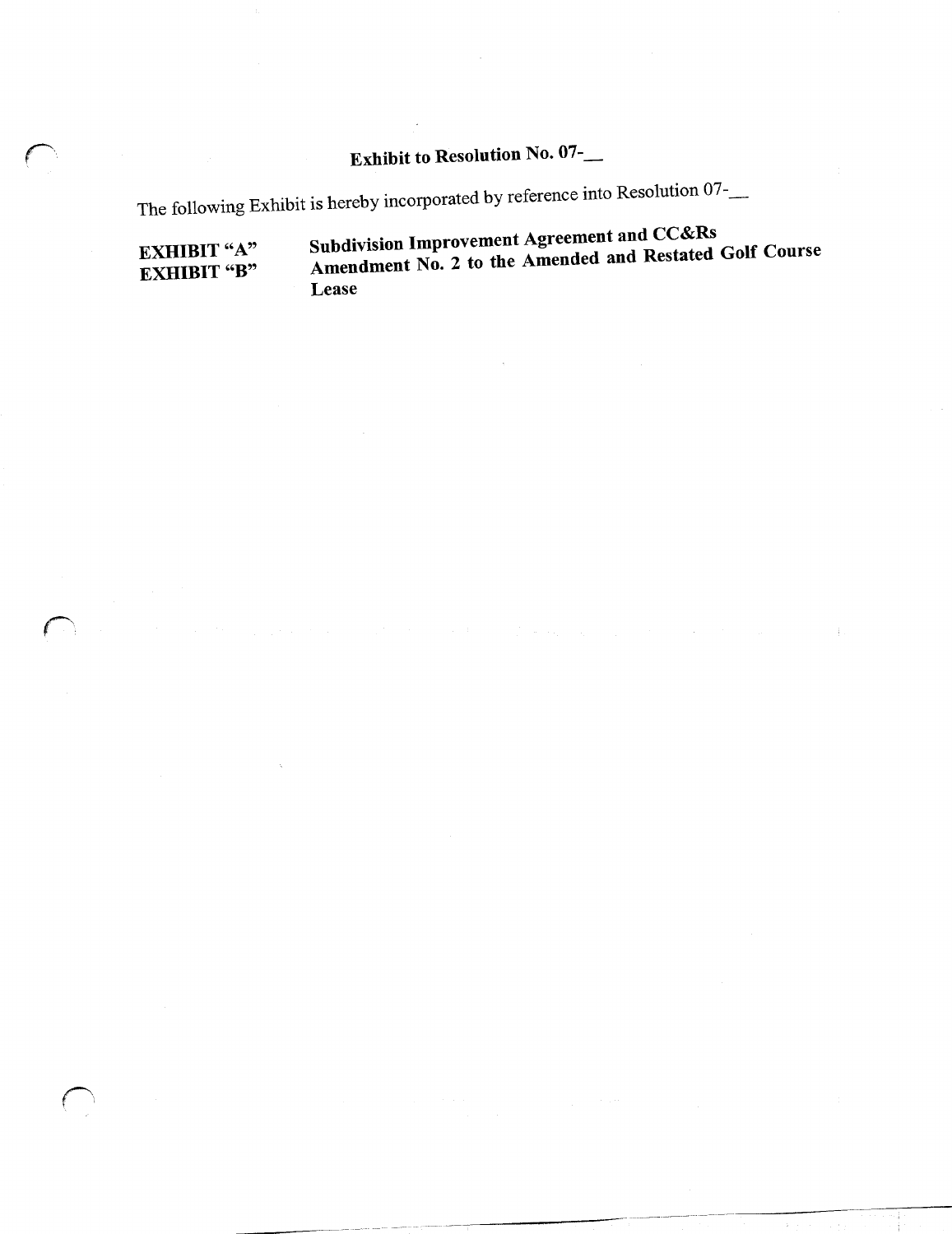### **ATTACHMENT 6**

## CITY COUNCIL OF THE CITY OF SEASIDE UNCIL OF THE CITY OF<br>RESOLUTION NO. 07-10

 $\pm$  :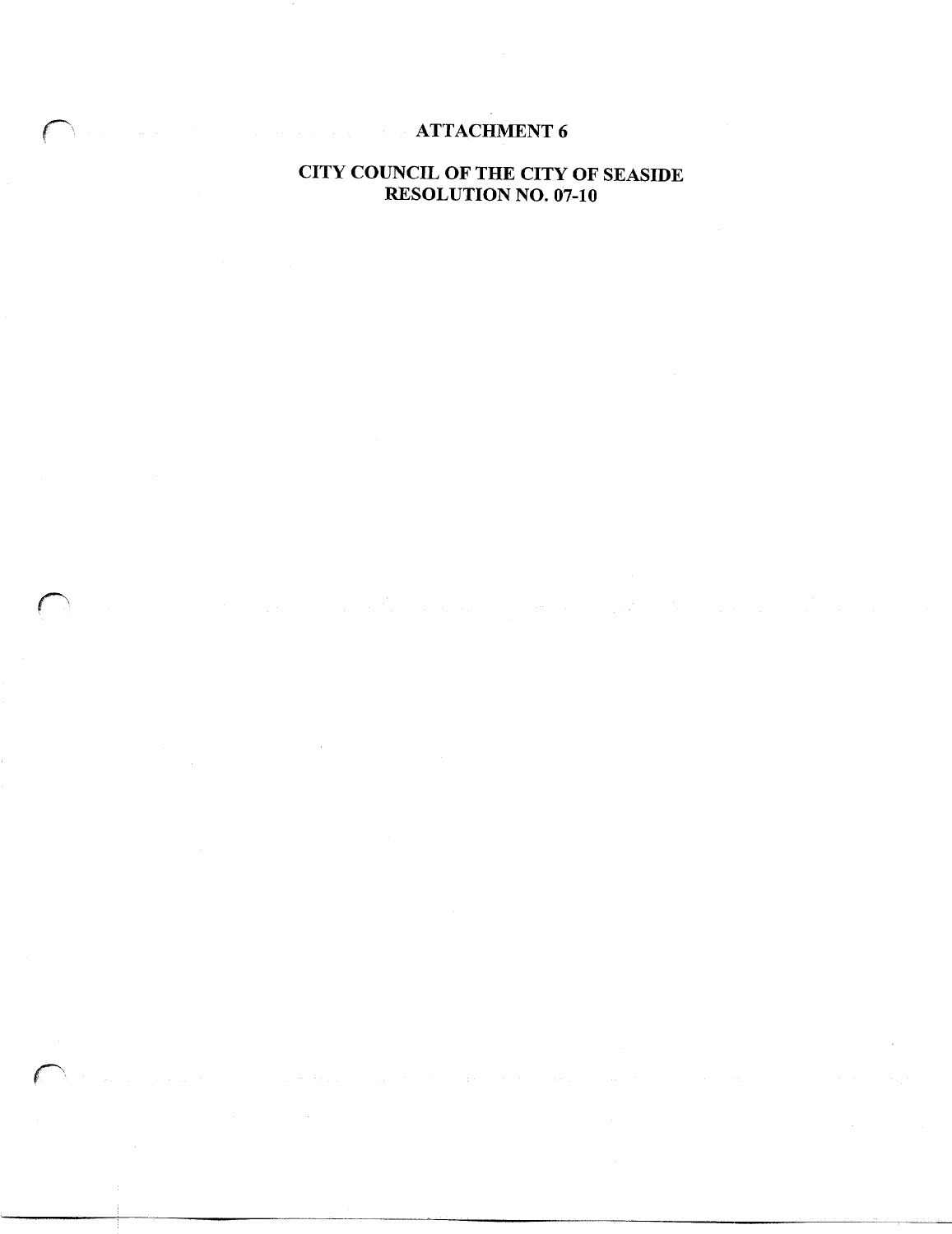### Resolution No. 07-10 Page 2

certificates for a complete application for final map approval of Phase I of Vesting Tentative Map No. TM-01-03 as modified; and

G. WHEREAS, the Applicant has executed the Subdivision Improvement Agreement, attached hereto as Exhibit A, that has been prepared in connection with the Final Map, which agreement has been approved as to form by the City and will ensure completion of improvements required for the subdivision;

H. WHEREAS, subdivision (b) of Government Code Section 66442 requires that all final maps include a certificate signed by the city surveyor or city engineer that he or she has examined the map, that the subdivision is substantially the same as it appeared on the tentative map and any approved alternations thereof, that all provisions of the In the map Subdivision M ap A ct and the City's<br>Subdivision M ap A ct and the City's<br>and that he or she is satisfied that the Subdivision M ap A ct and the City's Subdivision Ordinance have been complied with, and that he or she is satisfied that the map is technically correct; and

I. WHEREAS, Kenneth N. Lewis, a Professional Engineer and Professional Land Surveyor with Lewis Civil Engineering and Land Surveying is currently providing Engineering and Surveying services under contract with the City and is qualified to execute the certificate required by subdivision  $(b)$  of Section 66442. I. WHEREAS, Kenneth N. Lewis, a Professional Engineer and Professional Land Surveyor with Lewis Civil Engineering and Land Surveying is currently providing Engineering and Surveying services under contract with the City an

# CITY OF SEASIDE, CALIFORNIA, AS FOLLOWS:

1. The City Council does hereby find that the above recitals are accurate and are hereby incorporated in and made part of this Resolution by this reference.

2. The City Engineer approved the Final Map for Phase I (as modified).

3. The City Council makes the following findings pursuant to the requirements of the California Environmental Quality Act:

A. Pursuant to the California Environmental Quality Act ("CEQA") 3. The City Council makes the following findings pursuant to the<br>requirements of the California Environmental Quality Act:<br>A. Pursuant to the California Environmental Quality Act ("CEQA")<br>and the Agency's local CEQA Guidel Project entitlements and the Agency Board approved the same EIR in connection with the Agency's actions to implement that project. Pursuant to CEQA Guidelines Section 15162, no subsequent or supplemental EIR or Negative Declaration is required in Agency's actions to implement that project. Pursuant to CEQA Guidelines Section 15162, no subsequent or supplemental EIR or Negative Declaration is required in connection with subsequent discretionary approvals of the same substantial changes are proposed to the project that indicate new or more severe impacts connection with subsequent discretionary approvals of the same project unless: (i) substantial changes are proposed to the project that indicate new or more severe impacts on the environment; (ii) substantial changes h ave which the project was previously reviewed that indicates new or more severe environmental impacts; or (iii) new important information shows the project will have new or more severe impacts than previously considered; or (iv) additional mitigation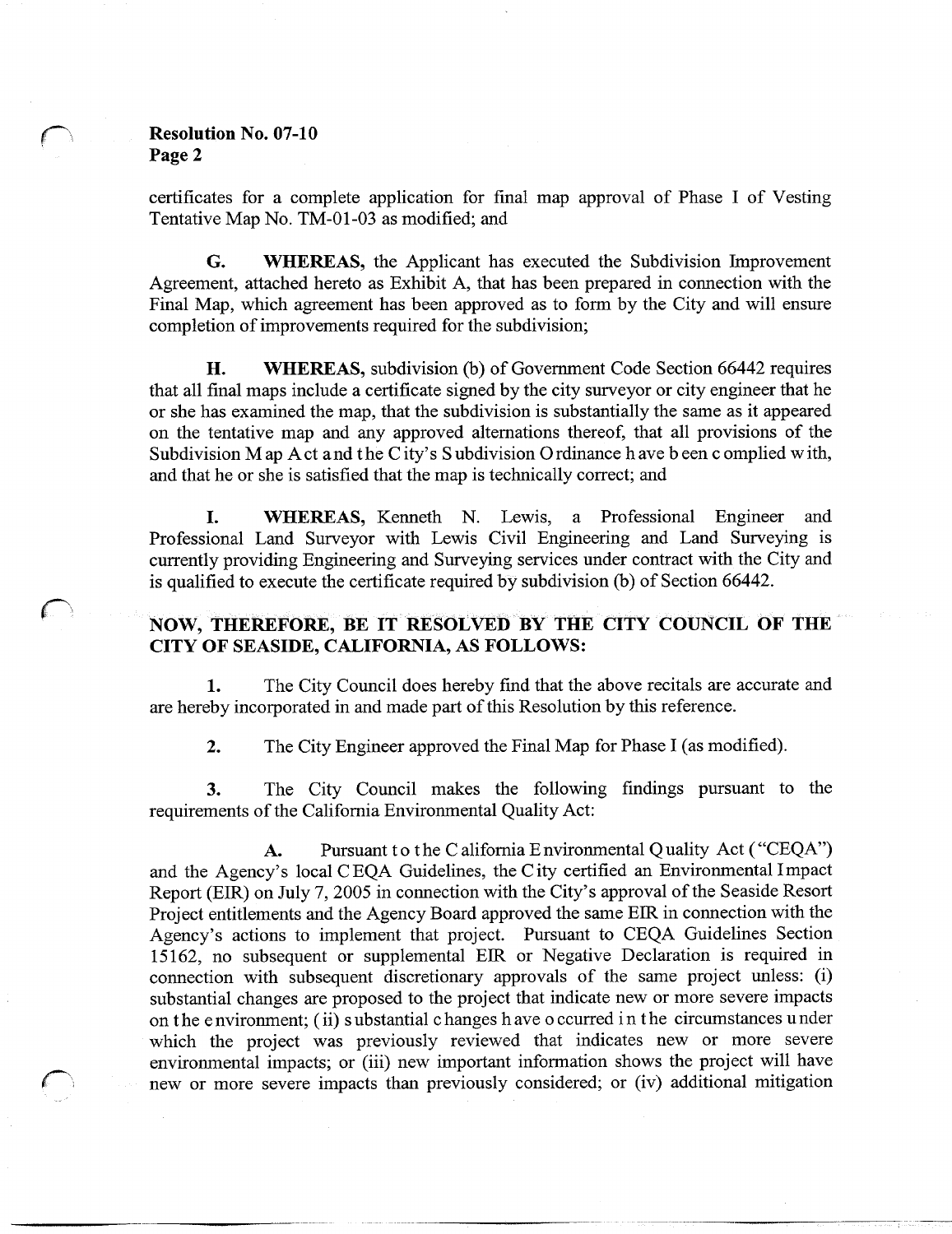measures are now feasible to reduce impacts or different mitigation measures can be imposed to substantially reduce impacts

**B.** The City Council finds, in connection with the Final Map that its approval is a ministerial action consistent with the project that was reviewed and approved pursuant to the Seaside Resort Project EIR. The City Council also finds that the Amendment No. 2 to the Golf Course Lease involving the substitution of the revised Phase I boundary and legal description in the Golf Course Lease Exhibits A and K do not involve substantial changes to the project or the circumstances surrounding the project have not occurred which would create new or mo have not occurred which would create new or more severe impacts than those evaluated in the previously certified EIR. The modification to the boundaries of the land conveyed by the Agency to the City for inclusion in the Golf Course Lease are minor in extent and overall acreage. Staff further finds that actions contemplated by this Resolution will not have one or more significant effects not discussed in the previously certified EIR not have more severe effects than previously analyzed, and that additional or different mitigation measures are not required to reduce the impacts of the project to a level of less than significant.

C. Based on these findings and all evidence in the record, the City Council determines that no additional environmental review is required pursuant to C. Based on thes<br>Council determines that no additic<br>CEQA in connection with the City's<br>2 to the Amended and Restated Golf CEQA in connection with the City's consideration of the Final Map and Amendment No. <sup>2</sup> to the Amended and Restated GolfCourse Lease

4. Pursuant to California Government Code Section 66457, the City Council finds that all required certificates or statements on the map have been signed and, where necessary, have been acknowledged.

5. The City Council hereby appoints Kenneth N. Lewis as Acting City Surveyor to review the Final Map and any additional Final Maps for the Seaside Resort Project and provide the certificate therfor in compliance with Government Code Section 66442

6. Pursuant to California Government Code Section 66458, and based upon the determinations and report of the City Engineer, the City Council finds that the Final 6. Pursuant to California Government Code Section 66458, and based upon<br>the determinations and report of the City Engineer, the City Council finds that the Final<br>Map conforms to all requirements of the Subdivision Map Act, Map conforms to all requirements of the Subdivision Map Act, the City's local been completed to the satisfaction of the City or will be completed pursuant to the Subdivision Improvement Agreement

7. Based on the findings contained in Section 1 through 5 of this Resolution, and pursuant to the Subdivision Ordinance, the City Council hereby approves the Subdivision Improvement reflix and the findings contained in Section 1 through 5 of this Resolution, requirements of the California Subdivision Map Act and the City's ce, the City Council hereby approves the Subdivision Improvement Agreement attached hereto as Exhibit A, and authorizes the City Manager to execute the Agreement on behalf of the City. The City Council also approves the Covenants, Conditions and Restrictions ("CC&Rs"), attached as Exhibit A to the Subdivision Improvement Agreement, and hereby grants authority to the City Engineer to require and